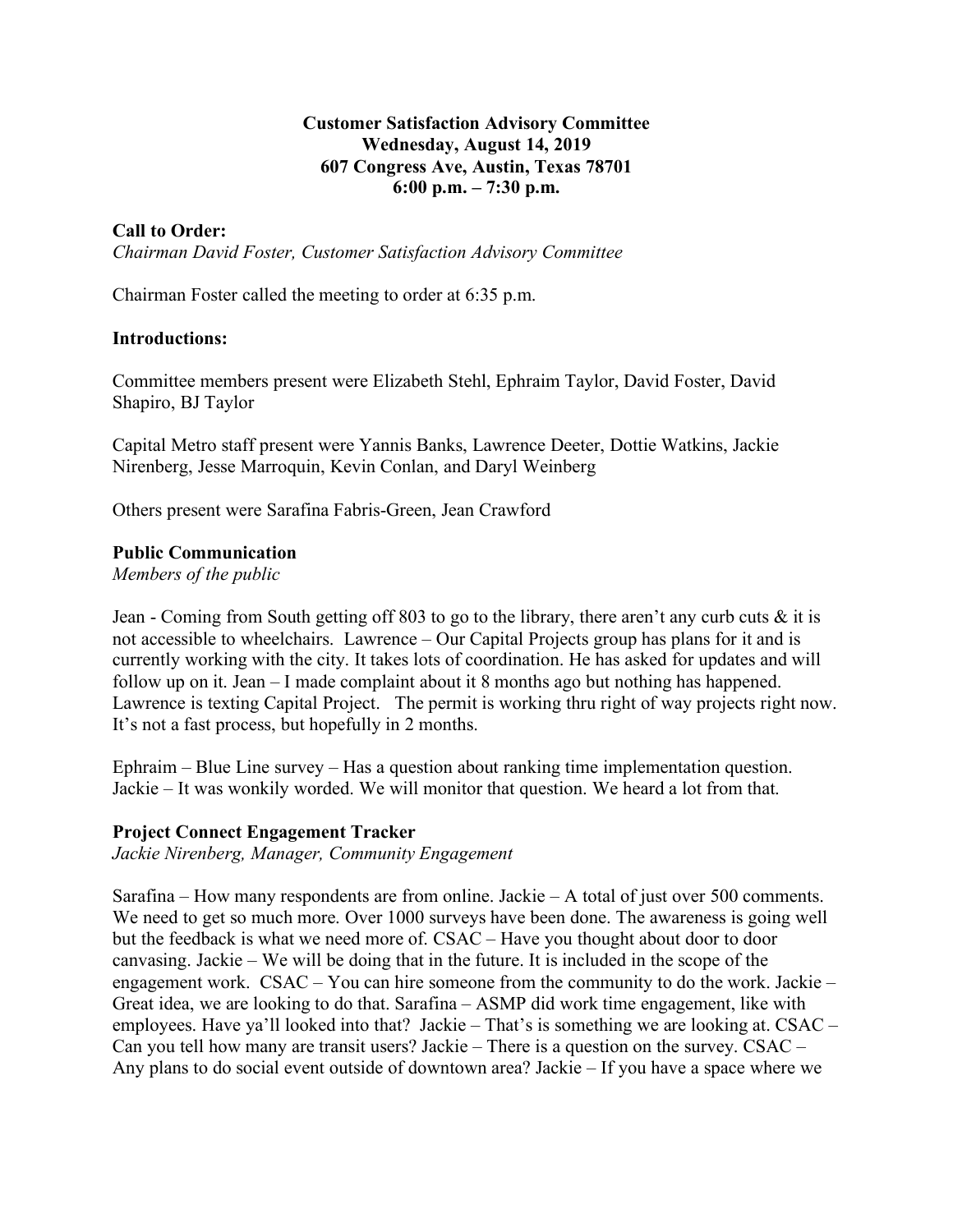can we are open to coming out there to do a social event. CSAC – Equity office of Austin has monthly meetings. Do you participate? Jackie – Yannis goes to them.

### **August Service Change**

### *Lawrence Deeter, Principal Planner, Short Range*

 $CSAC - Why have a stop sign and not a yield sign at the corner of  $14<sup>th</sup>$  and Guadalupe?$ Lawrence – For pedestrian safety. CSAC – When did the Contra-Flow lane open? Lawrence – It wasn't supposed to start yet so maybe you were on a testing bus. CSAC – If you live in Tarrytown could you Pickup to take you to Deep Eddy? Lawrence – Yes. CSAC – Does it take care of the kids from Route 21/22. Lawrence – Yes for the most part. Jean – How much time will it take to get from Kramer to St. David's. Lawrence – The goal is to have vehicles pick you up in 15 mins. Travel time could vary depending on the number of people that would need to be picked up or dropped off. CSAC – What's the charge for kids to ride? Lawrence - It's the same fare structure as our buses. CSAC – Will there be a map on each Pickup vehicle? Lawrence – We aren't sure if there will be brochures on Pickup vehicles about the other services

# **Fiscal 2020 Proposed Operating and Capital Budget Update**

*Kevin Conlan, Director of Budget and Financial Planning*

CSAC – Is the 3% raise for the 17% part only? Kevin – The scale is TBD, but in the long-range plan to have scale to cover operators we because they are important to us. Dottie – Under the new contract MV has agreed to have 1 collectively bargained contract for both locations. They have agreed that no employee will go backwards. CSAC – Are there any considerations for drivers keeping routes? Dottie – In a nutshell, drivers pick routes based on seniority, this is an overly simplified explanation. CSAC – Only 7% revenue comes from fares, how does that compare to other cities. Kevin – Other agencies have higher fare recovery but that is in part to our low fares. CSAC – You get your energy from Austin Energy, are you a green choice customer? Dottie – We are. We are working with Austin Energy to have them contemplate to establish a separate rate class for electric fleets. Also talking to them about the infrastructure we will need for North Ops. We will have to pay for the infrastructure at our site. We think about 200 buses is what we can have there. CSAC – Have you looked at solar panel. Dottie – We have but you can't get enough energy to properly charge. We have looked towards the future though. When we get enough buses  $\&$  have to do overhead charging, we are thinking that solar panels would be possible. By 2035ish we may be all electric bus fleet. CSAC – How long do they drive until you need to charge them? Dottie – About 120-150 hours depending on a few variables.

# **Metro Service Alerts**

# *Daryl Weinberg, Transit Systems Architect*

Capmetro will be rolling out an alert system via SMS that customers will be able to sign up for to alert them of bus delays or changes via bus stop numbers.

# **September Meeting**